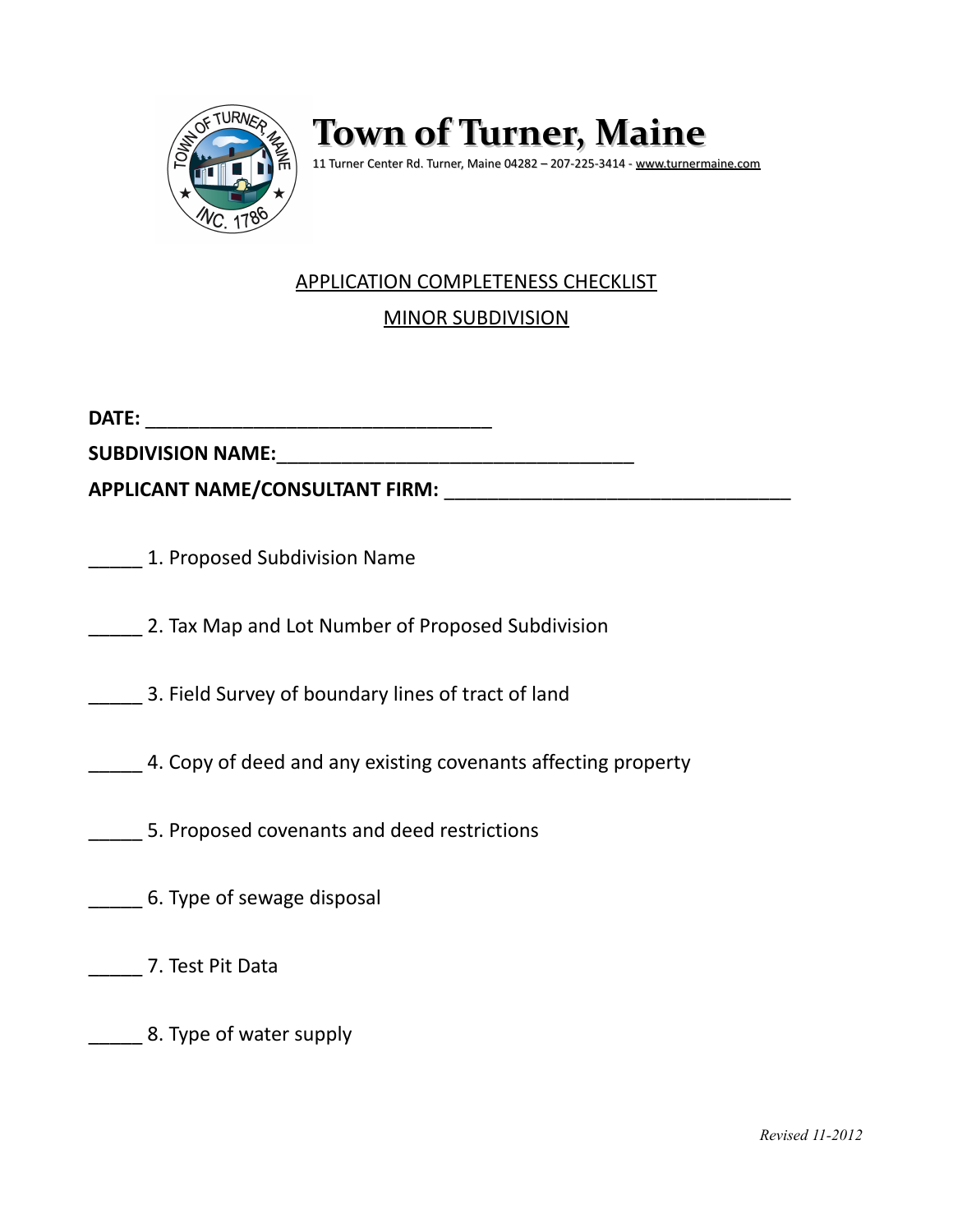\_\_\_\_\_ 9. Date plan prepared

**\_\_\_\_\_\_** 10. Magnetic North

11. Graphic Map Scale

12. Name and address of record owner, sub-divider and individual or company who prepared plan

13. Names and addresses of adjoining property owners

14. Location of Zoning Boundaries affecting subdivision

\_\_\_\_\_ 15. County Soil Survey

\_\_\_\_\_ ` 16. Contour lines as specified by Planning Board

17. Location and elevation of 100 year floodplain

**18. Soil erosion and sedimentation control plan** 

**Lackson** 19. Drainage Plan

\_\_\_\_\_ 20. Location of fresh water wetlands

\_\_\_\_\_ 21. Location of rivers, streams or brooks within or adjacent to proposed subdivision

**22.** Location of significant wildlife habitat

\_\_\_\_\_ 23. Location of watershed of lake or pond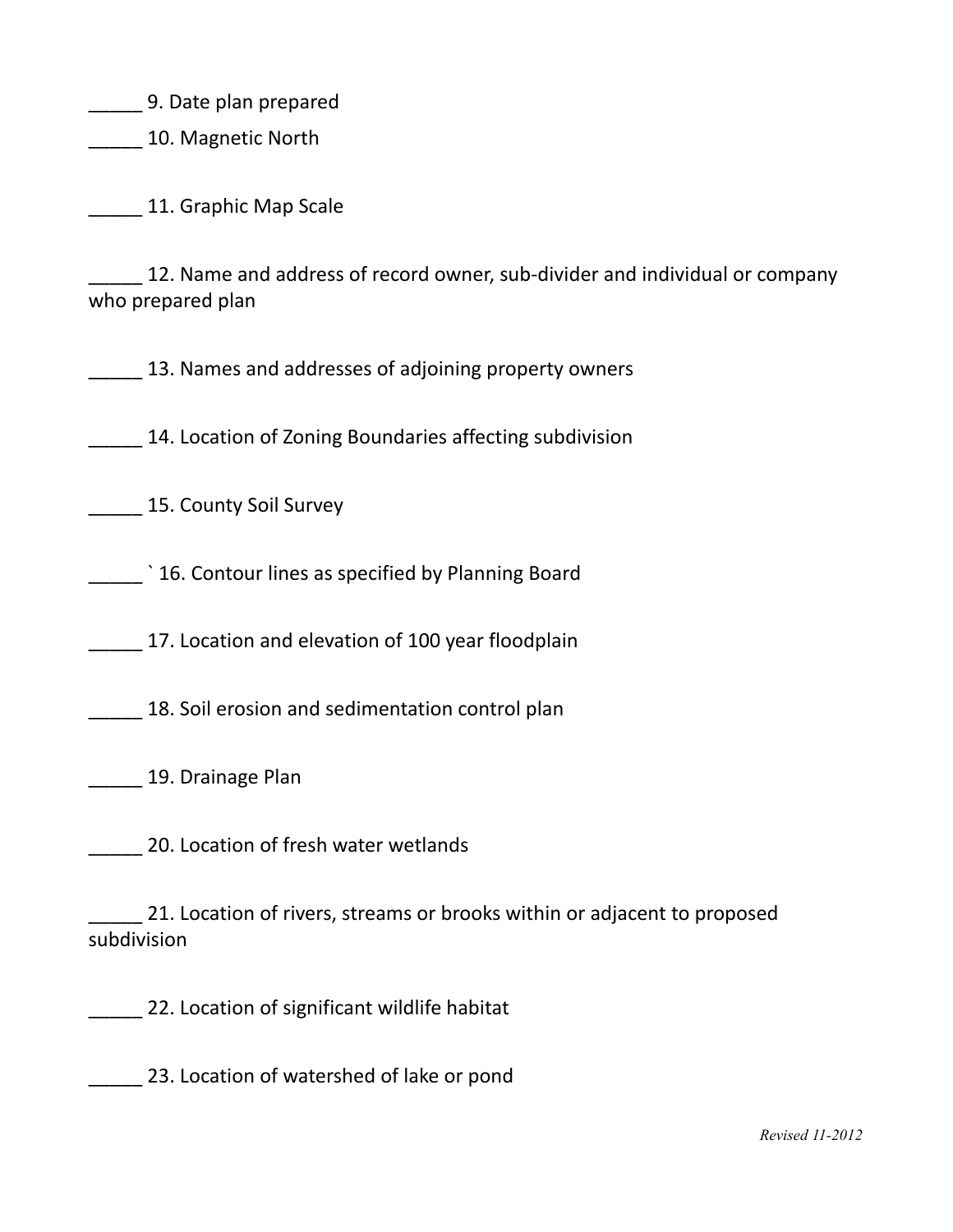**\_\_\_\_\_\_** 24. Phosphorus impact analysis

**25. Statement of technical and financial capacity** 

26. Evidence of right, title or interest in the property to be reviewed

\_\_\_\_\_ 27. Subdivision Fees Paid

28. Statement that Fire, Rescue, Road Commissioner and Superintendent of schools have received copies of the proposal

\_\_\_\_\_ 29. Certification of Compliance from Code Enforcement Officer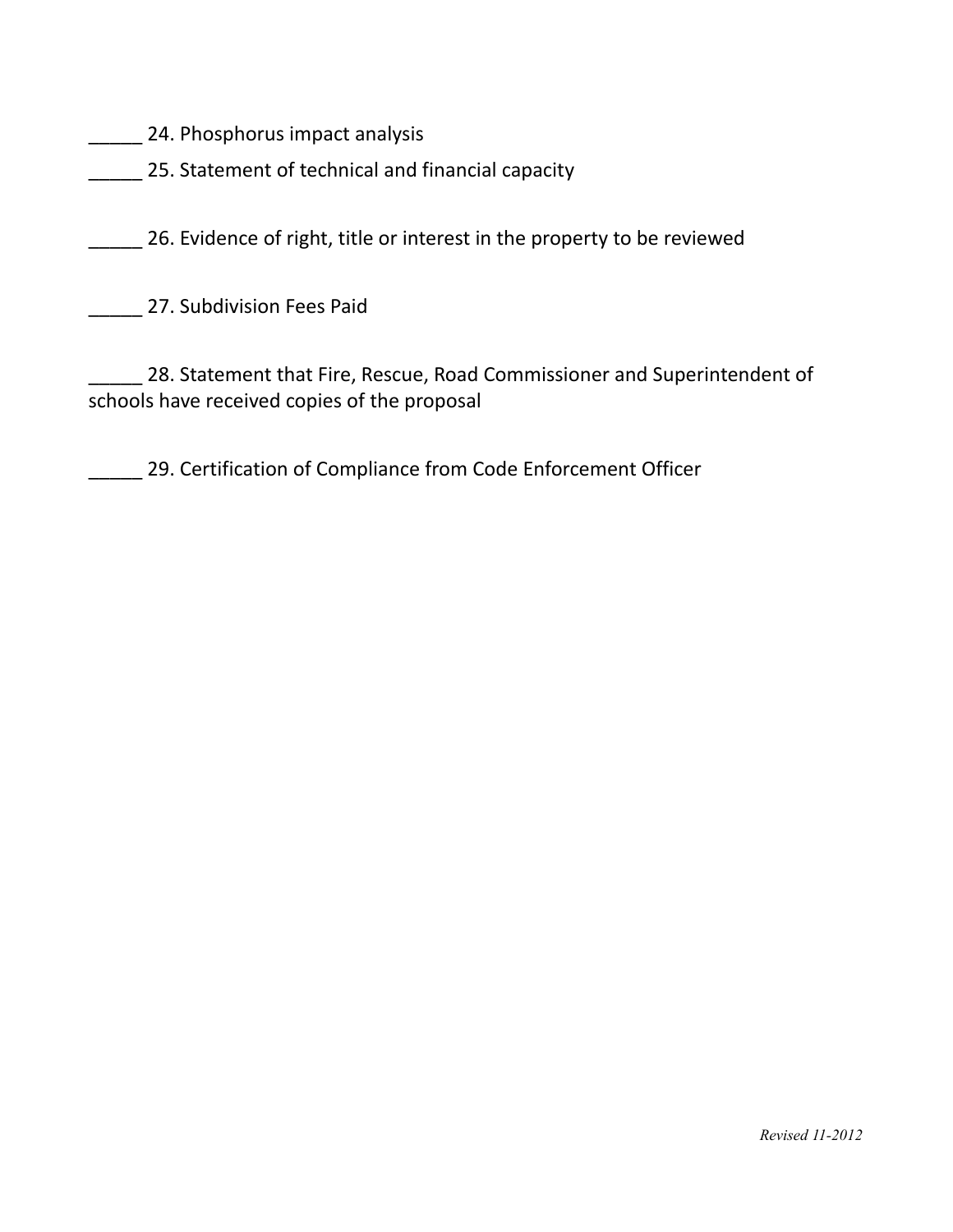

**Town of Turner, Maine** 11 Turner Center Rd. Turner, Maine 04282 – 207-225-3414 - [www.turnermaine.com](http://www.turnermaine.com/)

## APPLICATION COMPLETENESS CHECKLIST MAJOR SUBDIVISION - PRELIMINARY PLAN

DATE:  $\blacksquare$ 

PROPOSED SUBDIVISION NAME: \_\_\_\_\_\_\_\_\_\_\_\_\_\_\_\_\_\_\_\_\_\_\_\_\_\_\_\_\_\_\_

APPLICANT/CONSULTANT:\_\_\_\_\_\_\_\_\_\_\_\_\_\_\_\_\_\_\_\_\_\_\_\_\_\_\_\_\_\_\_\_\_\_\_\_\_

\_\_\_\_\_ 1. Proposed Subdivision Name

\_\_\_\_\_ 2. Tax Map and Lot Number where Subdivision is proposed to be located

\_\_\_\_\_ 3. Field survey of boundary lines of tract of land

4. Copy of deed and existing covenants, if any affecting property

\_\_\_\_\_ 5. Proposed covenants and deed restrictions for project

\_\_\_\_\_ 6. Contour lines as specified by the Planning Board

\_\_\_\_\_ 7. Number of acres in proposed subdivision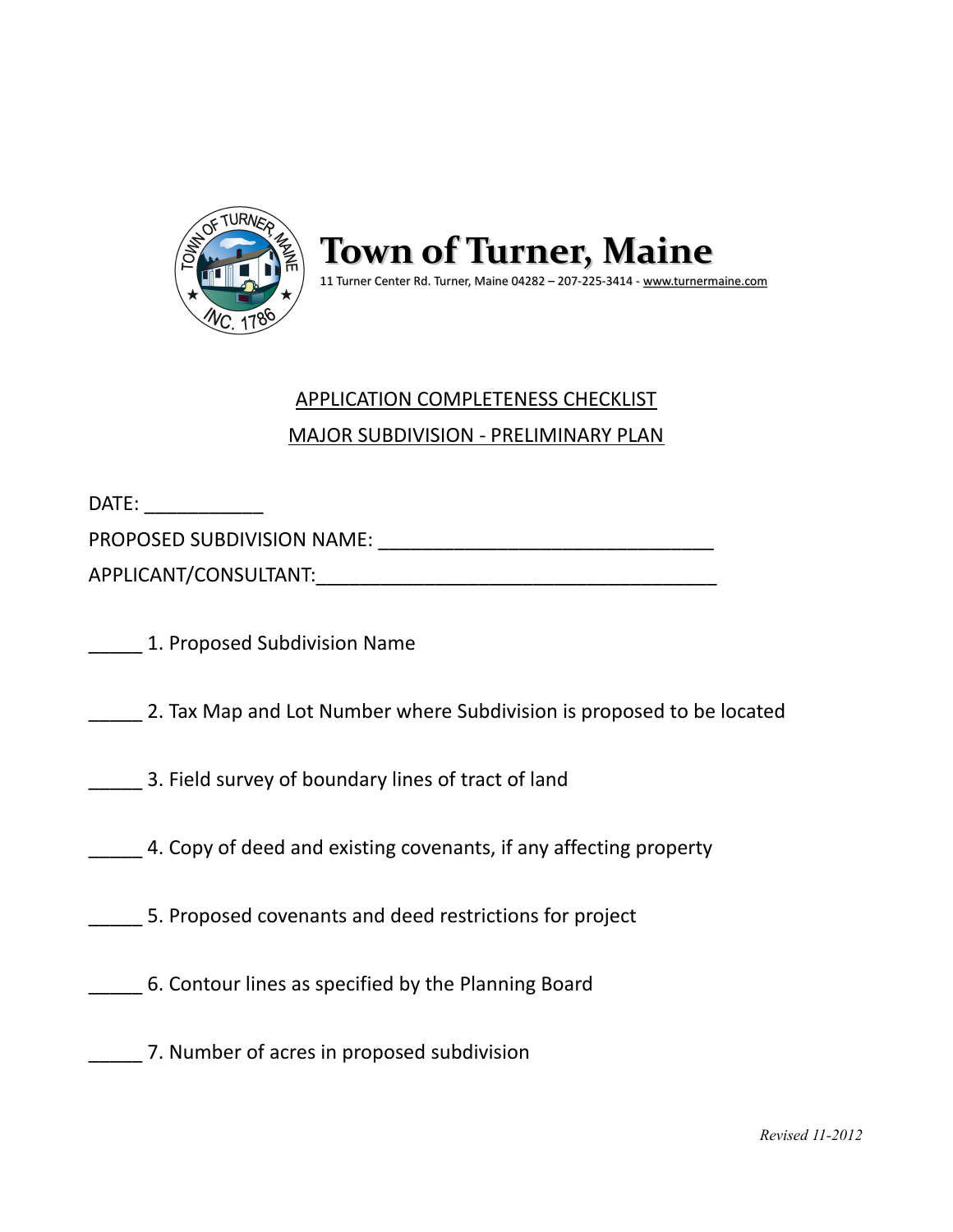\_\_\_\_\_ 8. Location of property lines

\_\_\_\_\_ 9. Water courses

10. Vegetative cover if any

\_\_\_\_\_ 11. Type of sewage disposal proposed

12. Test pit data

13. Location of test pits

\_\_\_\_\_ 14. Type of proposed water supply

**15. Date Plan prepared** 

\_\_\_\_\_ 16. Magnetic North

\_\_\_\_\_ 17. Graphic Map Scale

18. Name and address of record owner, sub divider and individual or company who prepared plan

\_\_\_\_\_ 19. Names and addresses of adjoining property owners

20. Location of Zoning Boundaries affecting Subidivsion

21. Location and size of existing and proposed sewer, water mains, culverts and drainage ways on or adjacent to the property to be subdivided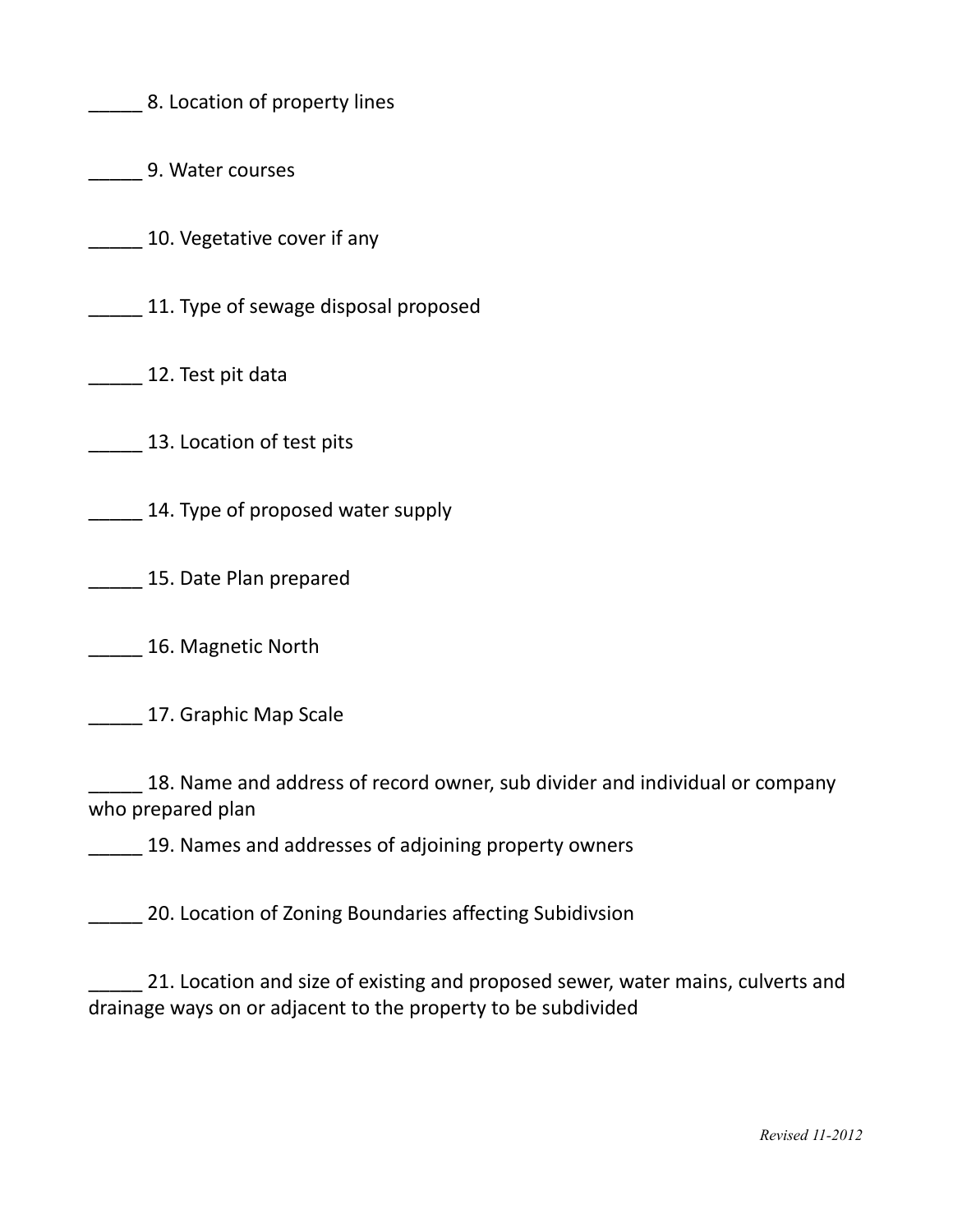22. Location, names and widths of existing and proposed streets, easements and open space on or adjacent to the subdivision

23. Proposed lot lines with appropriate dimensions and lot area

24. Location and conditions of land proposed for public use, if any

- 25. Location of open space to be preserved and its proposed management
- \_\_\_\_\_ 26. Soil erosion and sedimentation plan

\_\_\_\_\_ 27. Drainage plan

- \_\_\_\_\_ 28. Medium intensity soil survey
- 29. Location of 100 year floodplain
- \_\_\_\_\_ 30. Location of wetlands
- \_\_\_\_\_ 31. Location of rivers, streams or brooks within or adjacent to subdivision
- \_\_\_\_\_ 32. Location of significant wildlife habitat if any
- \_\_\_\_\_ 33. Location of watershed of lake or pond
- \_\_\_\_\_ 34. Phosphorus impact analysis
- \_\_\_\_\_ 35. Statement of technical and financial capacity
- \_\_\_\_\_ 36. Evidence of right, title or interest in the property proposed for subdivision